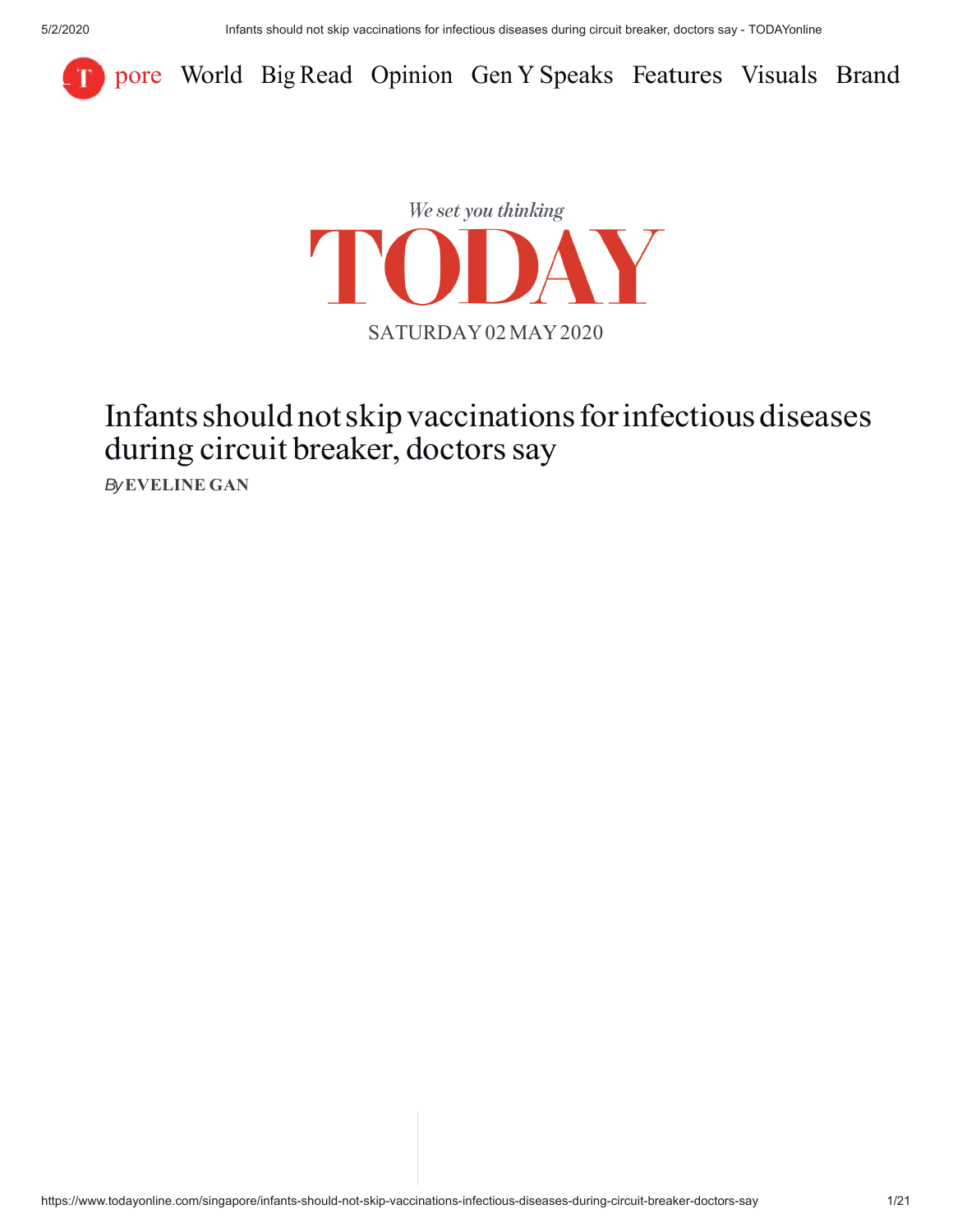



Under the revised list of essential services announced by the Government on April 21, 2020, childhood vaccinations remain essential and should continue as scheduled.

| Published 25 APRIL, 2020      |    |    |    |   |
|-------------------------------|----|----|----|---|
| <b>UPDATED 25 APRIL, 2020</b> |    |    |    |   |
|                               |    |    |    |   |
| f                             | "# | b2 | (9 | n |
|                               |    |    |    |   |

SINGAPORE - With the number of Covid-19 cases here still not showing signs of abating, Ms Rynette Tan, 30, toyed with the idea of delaying her two-month-old's vaccination shots for diseases such as hepatitis B and rotavirus infection during the circuit breaker period.

Ms Tan did not think it would be a good idea to take her baby to the polyclinic during this time of restricted movement of people and reduced business activity to slow the spread of the coronavirus.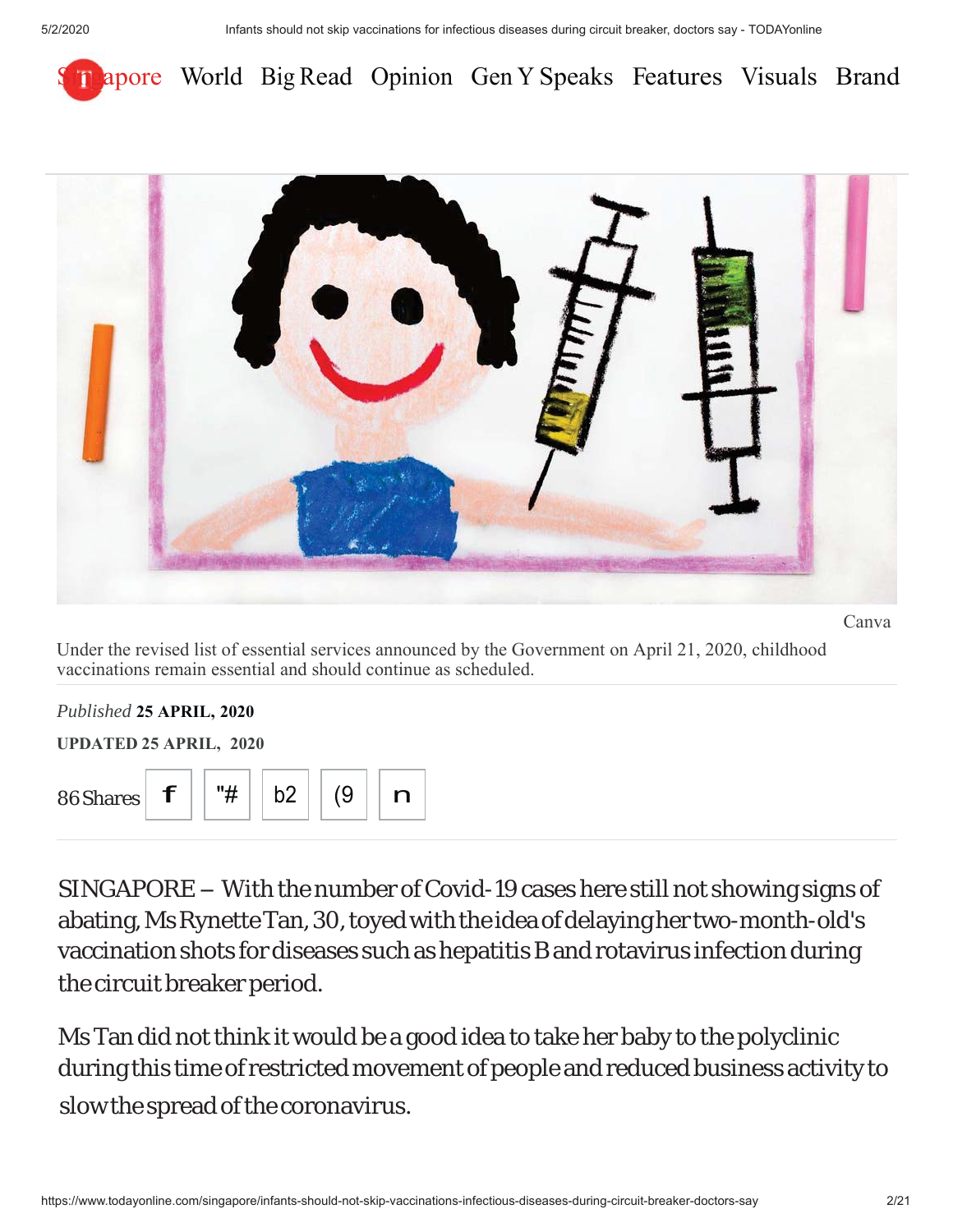



"I was worried about exposing my baby to people who may be unwell at the polyclinic."

Ms Tan is the managing director of babywearing consultancy and business 13Thirteen. Babywearing is the practice of wearing or carrying a baby in a sling or carrier. Despite her initial concerns, Ms Tan has now decided to go ahead with the scheduled appointment next week.

#### ADVERTISEMENT

She realised that there are certain timelines for specific vaccines that she wants her baby to take. For example, the rotavirus vaccination is given only to very young babies. The first dose of the rotavirus vaccine is typically given at around two months of age or before a child is 15 weeks old.

Rotavirus can cause severe watery diarrhoea, vomiting, fever and abdominal pain. Babies and young children who get rotavirus infection can become dehydrated very easily and require hospitalisation.

Even with regulations tightening during the circuit breaker period that will last until June 1, doctors and paediatricians are urging parents to adhere to the national childhood immunisation schedule and not delay their babies' vaccination shots.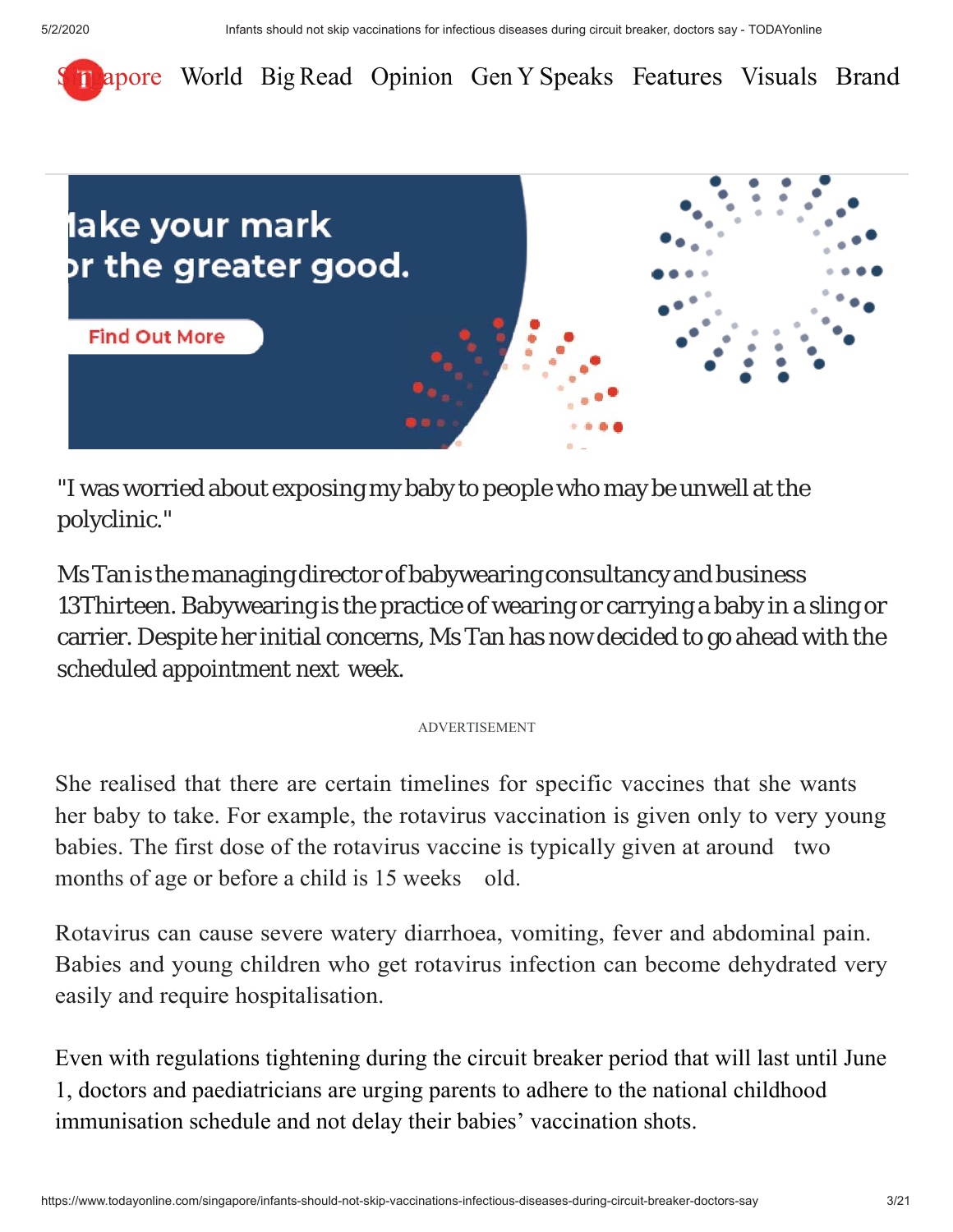

prioritise routine immunisation of children in essential service during the Covid-19 pandemic. This is in line with the World Health Organization's guidelines for countries to

Under the revised list of essential services announced by the Government on Tuesday, childhood vaccinations remain essential and should continue as scheduled.

# Read also: 17 cases of measles at workers' dorm and home for intellectually disabled: MOH

Most of the vaccinations in the recommended National Childhood Immunisation Schedule are given from the time the infant is born to 18 months of age.

However, some parents here have chosen to defer their children's routine shots, prompting doctors to warn that such delays could have grave repercussions.

Dr Alison Joanne Lee, a paediatrician in private practice at SBCC Baby and Child Clinic, a member of Healthway Medical Group, observed that a third of the patients at the group's clinics have delayed their routine childhood vaccinations during the circuit breaker.

# Read also: More vaccination, preschool subsidies among measures to help parents with childcare costs

"Many families are now choosing to stay away from clinics so attendances have dropped in the private and government sector," she said.

### WHY CHILDREN SHOULD NOT SKIP VACCINATIONS



FACE RECOMMENDED BY<br>Are you looking for a remedy. Infants should not RECOMMENDED BY Caresoft Back Cushion

CURRENTLY READING Infants should not skip vaccinations for infectious...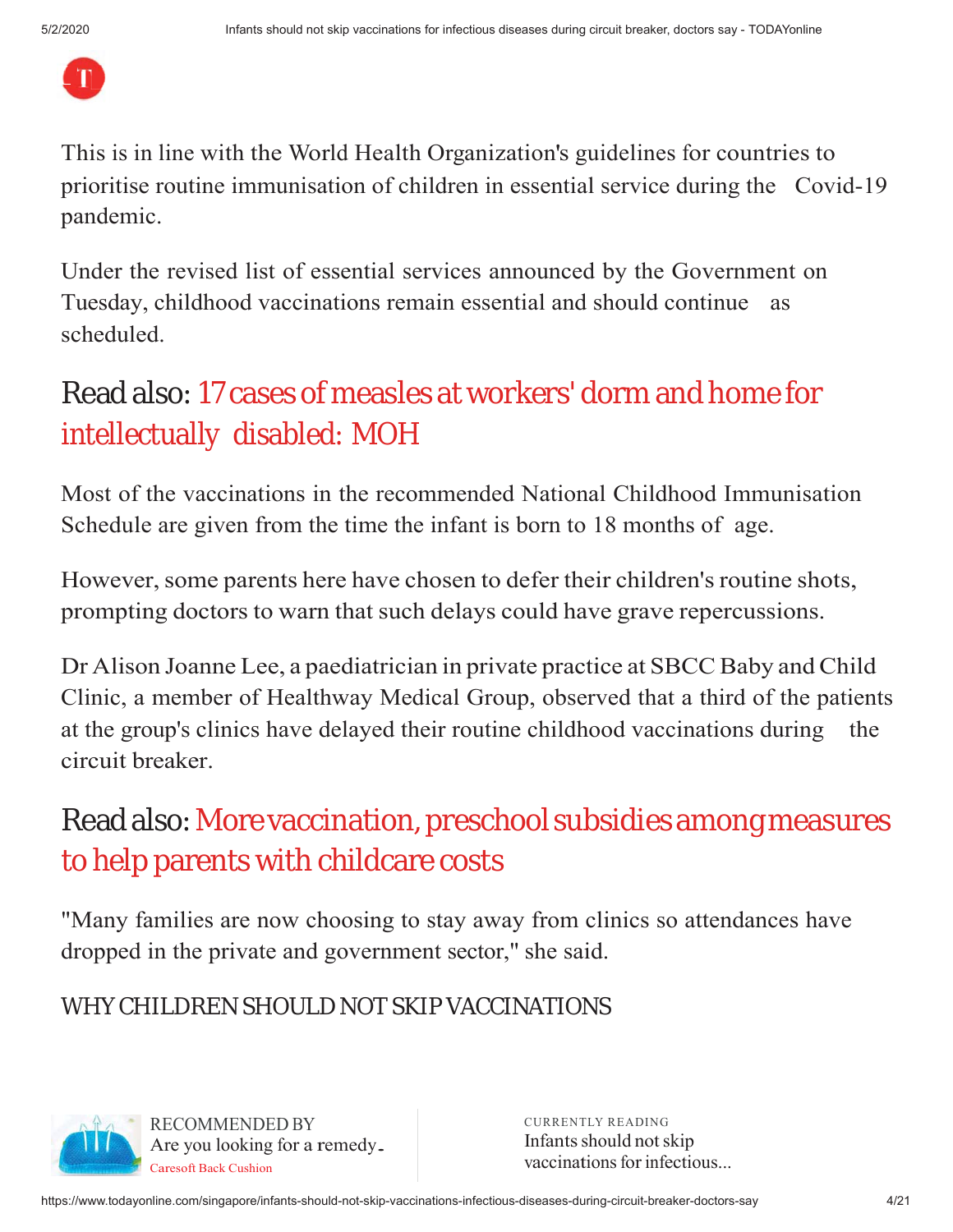Doctors interviewed by TODAY said that the risks of children acquiring dangerous infections such as measles and whooping cough is serious even during the Covid-19 pandemic.



Infants should not skip vaccinations for infectious...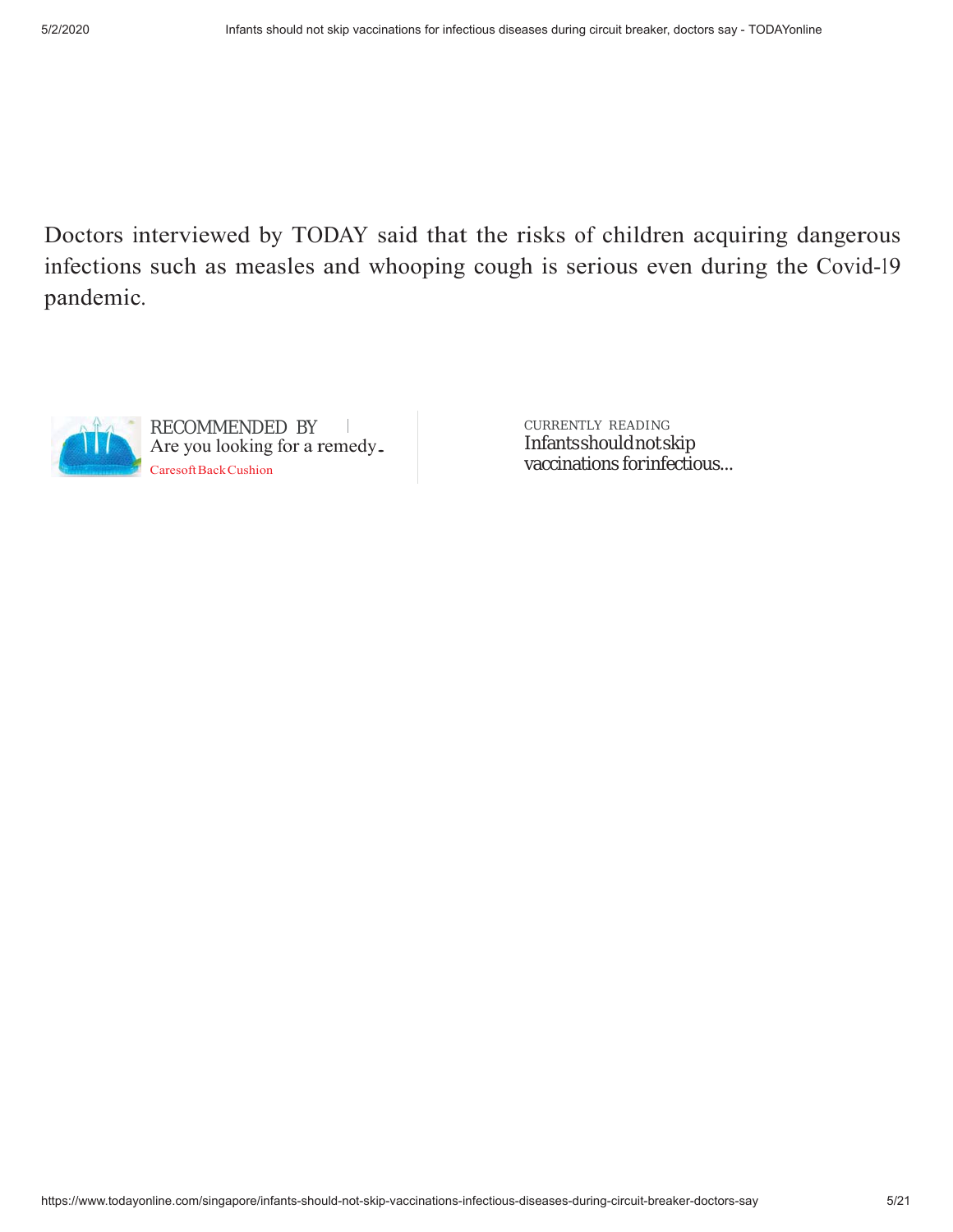# Read also: One more time, with big data: Measles vaccine doesn't cause autism

Dr Chan Poh Chong from the National University Hospital (NUH), who is head and senior consultant at the division of general ambulatory paediatrics and adolescent medicine, said that appointment phone lines for essential medical and health visits, including childhood vaccinations, are still open at NUH during the circuit breaker period and parents can call in to make an appointment.

"The risk of babies and young children infected with vaccine-preventable infections like measles, whooping cough and pneumococcal disease is still present in spite of the Covid-19 pandemic. We do not want to see young children sickened by these conditions as a result of delaying their vaccinations," Dr Chan said.

Pneumococcal disease, for instance, is a type of bacterial infection that can attack different parts of the body and cause serious infection of the lungs, brain, middle ear, membrane or lining of the brain and spinal cord.

Services at the Children's Walk-In Clinic at KK Women's and Children's Hospital (KKH) have been temporarily suspended after disease risk was raised to Dorscon Orange level. However, Associate Professor Thoon Koh Cheng, head and senior consultant of infectious disease service at the hospital's department of paediatrics, said that paediatric patients without scheduled appointments at KKH can continue to receive their vaccinations in polyclinics, general practitioner clinics and paediatric clinics.

Consultant paediatrician Liew Woei Kang said that the vaccines available to children protect them against important infectious diseases. These diseases have a severity that could be worse than Covid-19.

Mount Elizabeth Novena Specialist Centre. Dr Liew practises at the Paediatric Allergy Immunology Rheumatology Centre in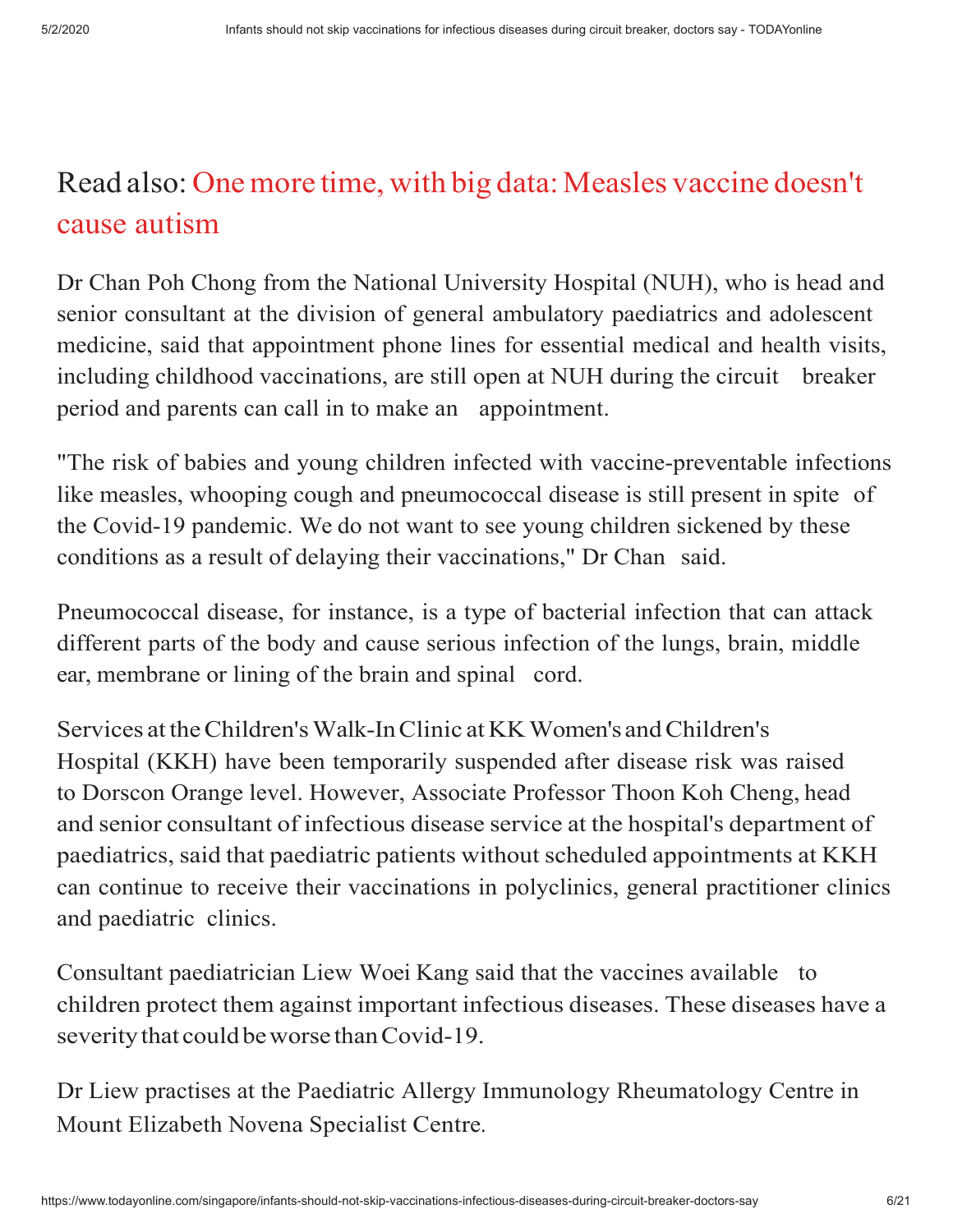He pointed out that Singapore saw one of the largest increase of measles infections last year in tandem with a global increase. He warned that a resurgence of vaccinepreventable infectious diseases is "very likely" if immunisations are delayed.

Measles, for instance, is highly contagious and can lead to severe respiratory or neurological complications. It can be prevented through two doses of the MMR (mumps, measles, rubella) vaccine that is given to children between 12 and 18 months old.



*Children between 12 to 18 months old should take the vaccine for measles, mumps and rubella, Photo: Manjurul/Canva*

Dr Lee of SBCC Baby and Child Clinic said: "It can take about four to six weeks to attain peak immunity after vaccination, so even during this period of social isolation, routine childhood immunisations should not be delayed."

"Immunisation visits are frequently combined with a developmental assessment, growth and health check on the baby. This helps identify other medical illnesses Dr Liew said that another reason to adhere to the vaccination schedule is this: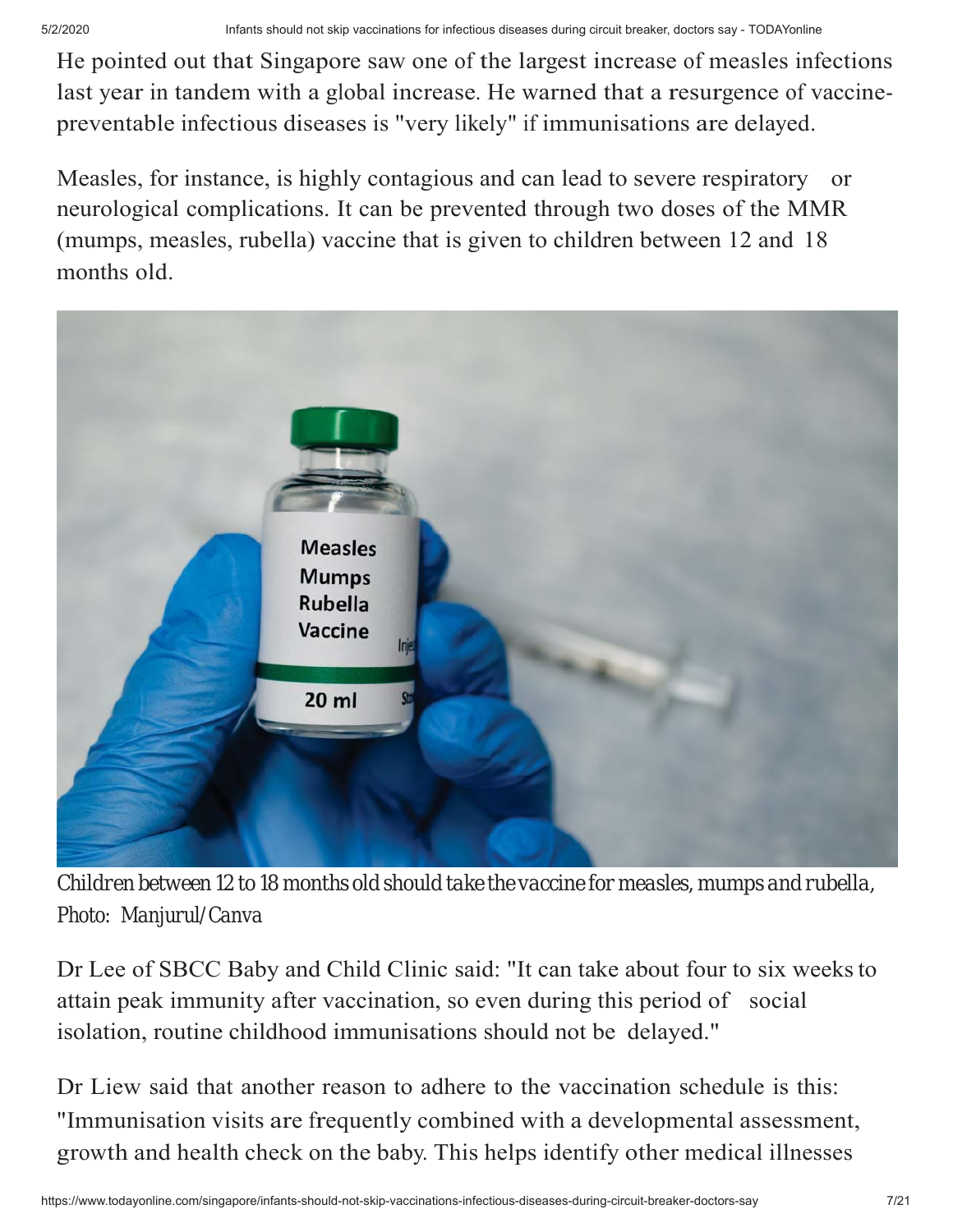that need to be dealt with."

#### WHAT ARE THE VITAL VACCINATIONS?

Children are encouraged to get vaccinated based on the immunisation schedule (www.nir.hpb.gov.sg) by the Ministry of Health and the type of vaccinations vary according to age.

In Singapore, vaccination against measles and diphtheria are compulsory under the Infectious Diseases Act.

Vaccinations reduce the risk of death and lifelong complications, Dr Lee said.

Apart from the compulsory vaccinations, Dr Lee said that important vaccines for young children in Singapore are:

- From O to 6 months: Vaccines for hepatitis B and pneumococcal, and the combined "five-in-one" or six-in-one" vaccines that protect against whooping cough (pertussis), polio, tetanus, diphtheria and haemophilus influenza B.
- From 12 to 18 months: Vaccine for MMR (measles, mumps and rubella), pneumococcal booster and five-in-one booster vaccines.
- Optional but recommended vaccines include those for hepatitis A, rotavirus, chickenpox, influenza and meningococcal disease, which is any illness caused by a bacteria known as meningococcus that can include infections of the lining of the brain and spinal cord (meningitis) and bloodstream infections.
- Some of the optional vaccines can be given together with a routine vaccine during the circuit breaker period. For example, chickenpox vaccine can be optionally given as a combined vaccine with MMR.
- asthma and neurological conditions such as cerebral palsy. Parents sho ul seek their doctor's advice on whether to schedule a flu jab for their child. Influenza vaccine is important for children with chronic disease such as

recommended for young and at-risk children during the circuit breaker period when they go for their routine vaccinations as well as health and developmental Dr Chan of NUH said that optional vaccines such as those for influenza are still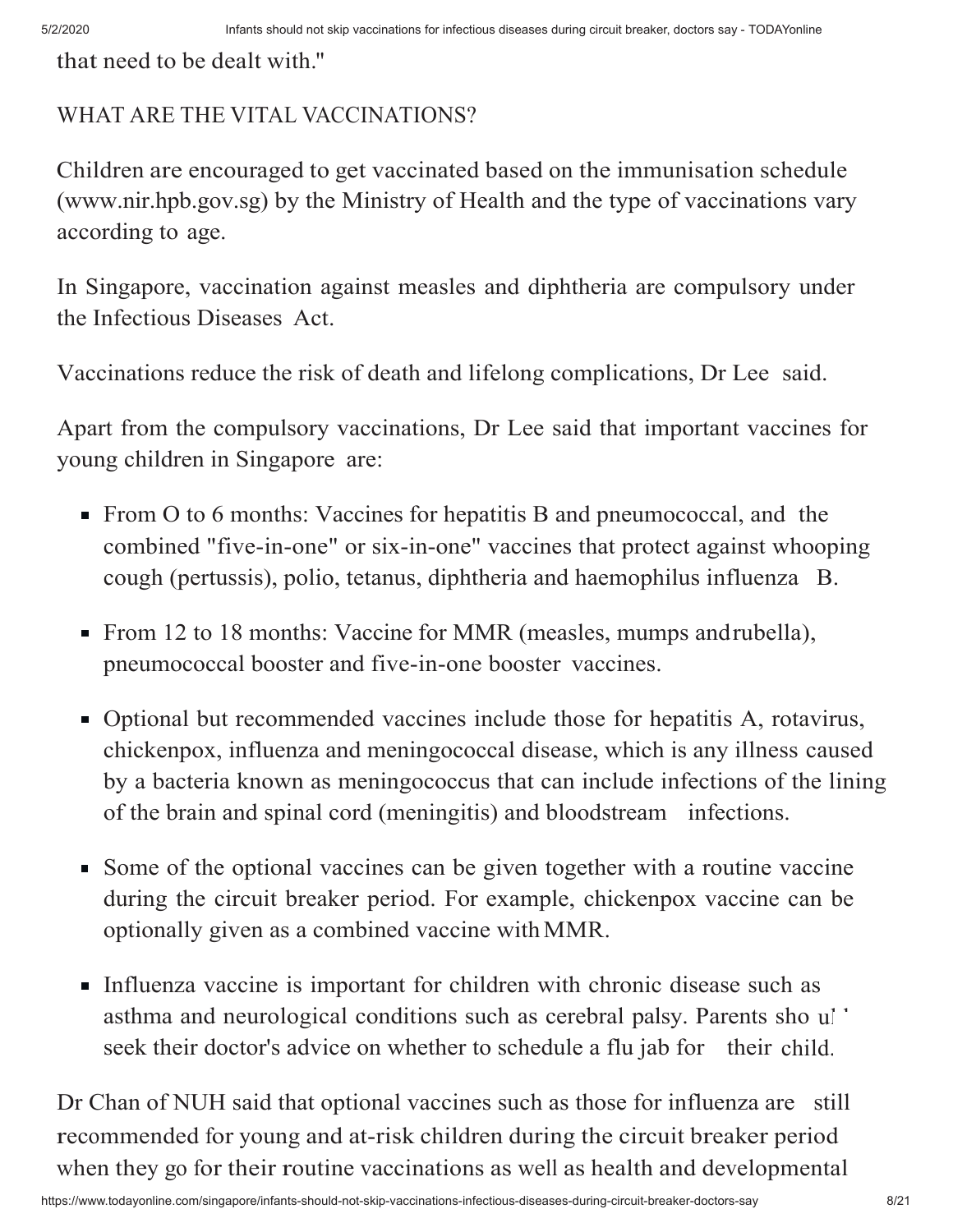assessments from birth to 18 months.

Dr Chan said that parents should discuss the risk and benefits of getting the optional vaccines with their healthcare providers.



*It is important for infants to get their checkups on schedule to assess their development and growth, apart from being vaccinated against infectious diseases. Photo: Alice-photo/Canva*

"By being immunised against these diseases, babies and children would at least be protected from these common illnesses and not develop symptoms that are mistaken for Covid-19 infection.

"Although most children are not at infant care or childcare centres or nurseries at this time, there is still a risk of infection, especially with older siblings and family members all staying at home," he said.

#### WHY ARE BOOSTER SHOTS JUST AS IMPORTANT?

For booster shots, it is also advisable to adhere to the schedule.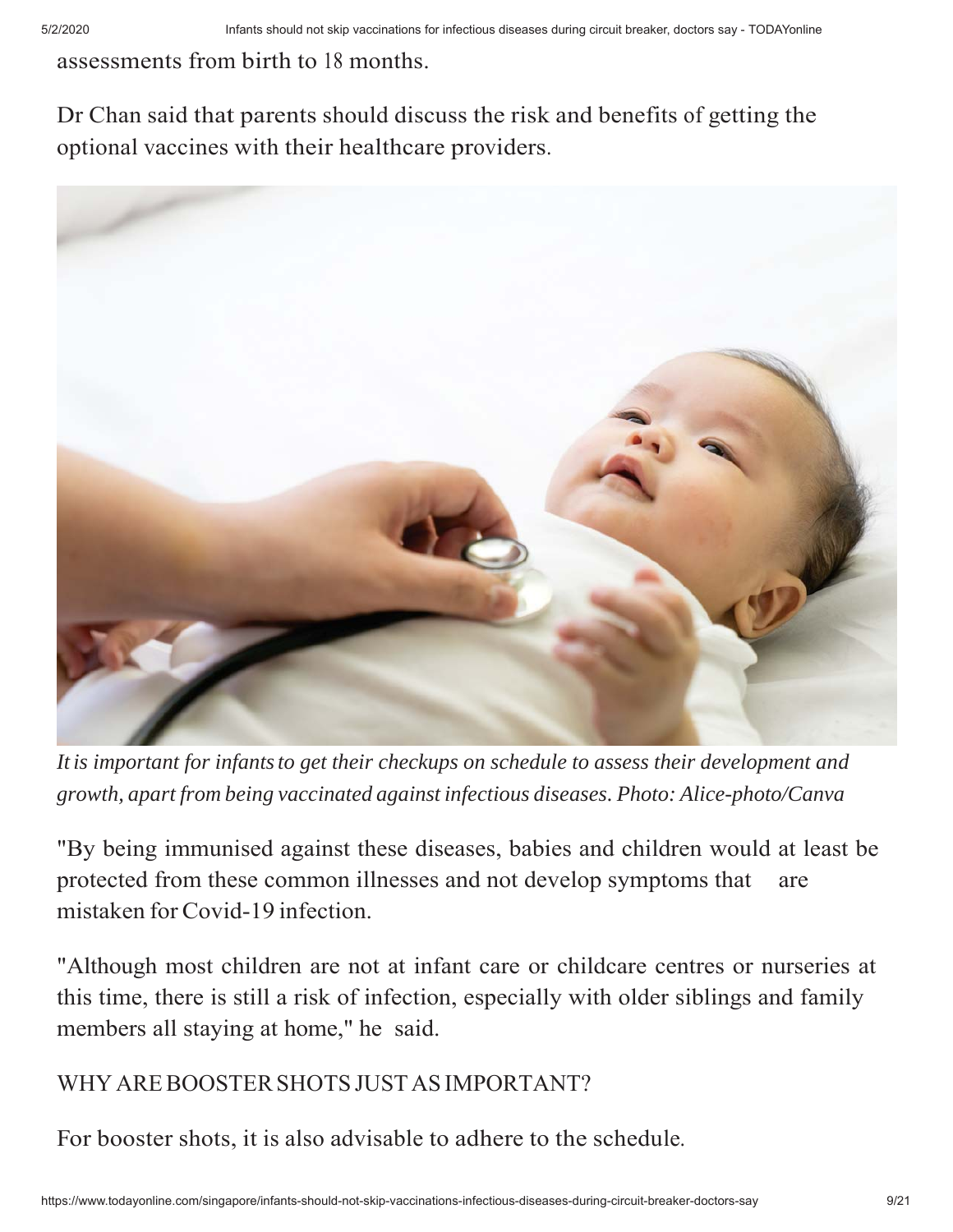5/2/2020 Infants should not skip vaccinations for infectious diseases during circuit breaker, doctors say - TODAYonline

Dr Liew said that most vaccines consist of primary doses, followed by booster doses, which are based on large-scale vaccine studies and recommendations.

"These schedules are important so that the immune system is appropriately 'trained' to remember the infectious disease the vaccine is meant to protect," he explained.

### WHAT IF YOUR CHILD MISSES CERTAIN SHOTS?

If parents miss a routine vaccination for their child, the doctors said that they should get it done. Children who missed a vaccination dose can pick up from where they left off, Dr Lee said.

Dr Liew said that some vaccinations can be delayed by a few weeks or when the child is ill. Parents should discuss with their vaccine provider in situations like that.

He said: "Some flexibility is accorded to parents who tell me they prefer to split up the vaccines, hence reducing fever risk (one of the possible post-vaccination side effect), or if they prefer to reduce visits but have two to three vaccinations done each visit."

He added that combination vaccines can also reduce the total number of shots and visits babies need. For instance, the six-in-one vaccine (either GSK Infanrix Hexa or Sanofi Hexaxim) is equivalent to the five-in-one vaccine of diphteria, pertussis, tetanus, poliovirus, Haemophilus influenzae type b (Hib), and the hepatitis B vaccine.

Associate Prof Thoon of KKH said it is important to note that there is no need to re-vaccinate the child for those vaccinations that he or she had already received.

"The vaccination schedule can proceed from the point where it was interrupted as long as the minimum interval period between vaccine doses continues to be observed," he said.

WHAT SAFETY PRECAUTIONS ARE IN PLACE?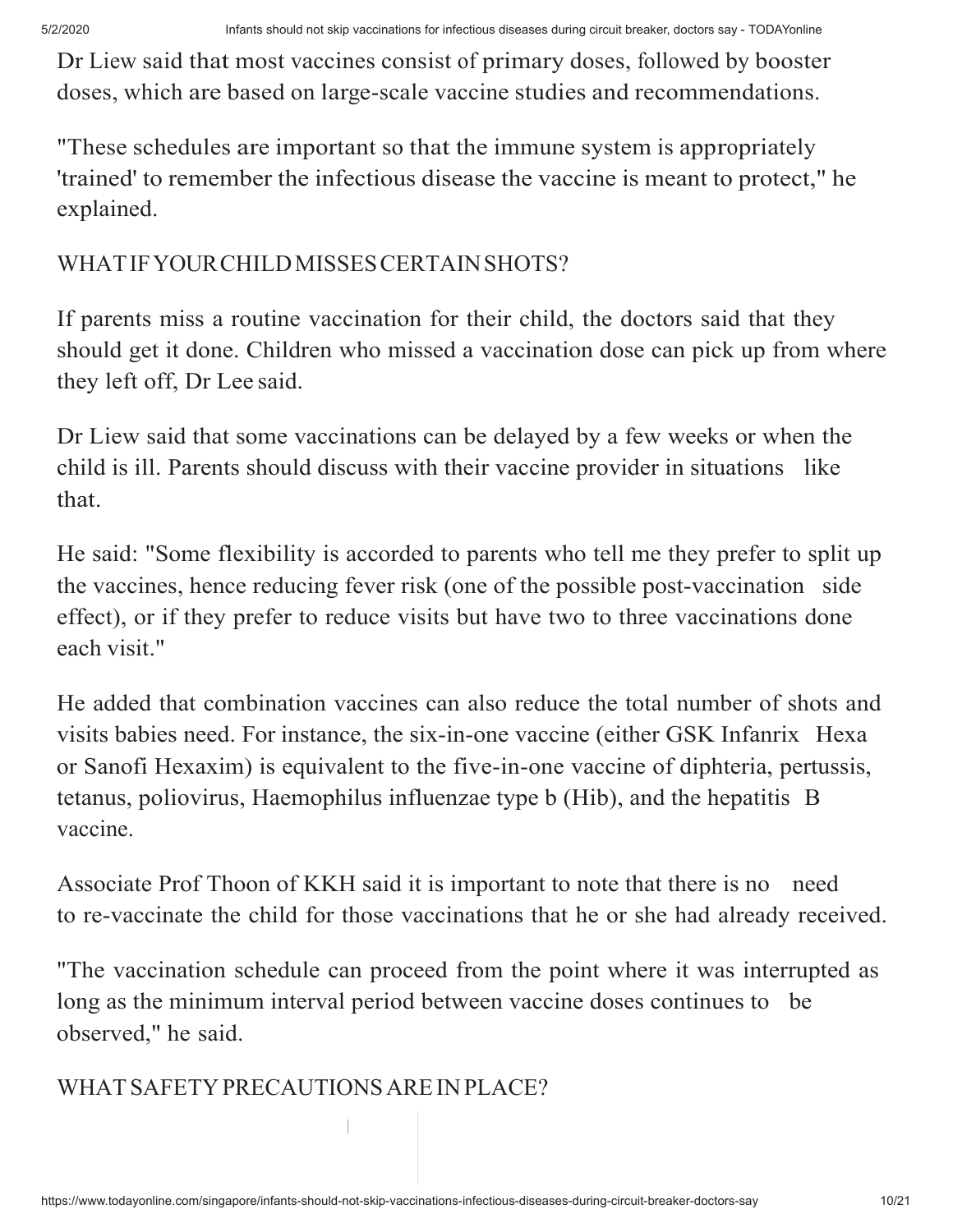Regulations state that only one parent can accompany their child for medical appointments at public healthcare institutions. Other precautionary measures include declaring symptoms and travel history.

Private clinics also have safety measures in place. For example, some precautions that Dr Liew has taken at his clinic include increasing the time intervals between each patient and deferring reviews for patients with stable chronic illnesses.

He also schedules different sessions for sick or feverish patients to not clash with babies due for their vaccinations. For example, feverish patients may be asked to go to the clinic in the late morning or afternoon after babies are cleared for their vaccinations.

"This is a good time to catch up on immunisations because most clinics are less crowded," Dr Liew added.

Ms Tan, who has changed her mind about skipping her child's vaccinations, called up a polyclinic in advance.

She said: "The nurse was reassuring. She mentioned taking the first appointment of the day or after lunch so that I can be in and out of the polyclinic fast.

"She also told me how everyone is screened at the second level of the polyclinic (at Punggol polyclinic) and if there's someone showing signs of Covid-19, they will be filtered to another area immediately. It is reassuring because there are wellthought-out systems in place."

The downside, however, is that only one parent can accompany their baby, she said.

"I can manage on my own now but it is easier when my husband is around, for instance, while changing diapers and helping me to get things from the diaper bag," Ms Tan said.

Dr Chan of NUH said that parents should continue to practise safe distancing good hand hygiene during clinic visits, and return home as soon as possible a their appointment.